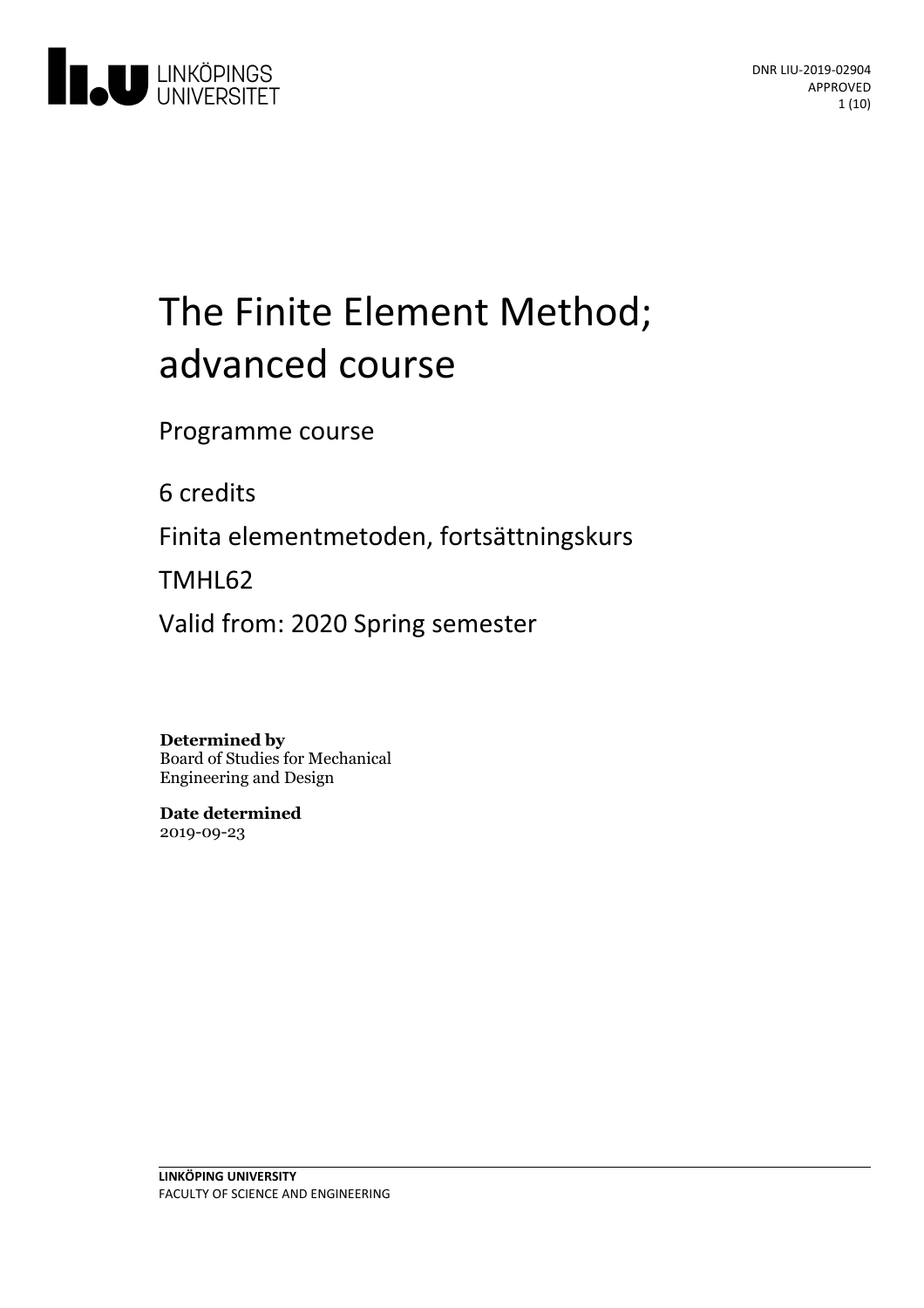# Main field of study

Mechanical Engineering

Course level

Second cycle

## Advancement level

A1X

# Course offered for

- Master's Programme in Mechanical Engineering
- Master's Programme in Aeronautical Engineering
- Mechanical Engineering, M Sc in Engineering

## Entry requirements

Note: Admission requirements for non-programme students usually also include admission requirements for the programme and threshold requirements for progression within the programme, or corresponding.

# **Prerequisites**

Solid Mechanics, Finite elements, Continuum Mechanics, Fortran

# Intended learning outcomes

The purpose of the course is to provide extensive, in-depth knowledge of the Finite Element Method (FEM). The essential goal is to give the student the understanding of the applicability, implementation, use and limitations of the method so that it can be used critically and in such a manner that the numerical behavior in the method can be explained using a well substantiated theory formulation.

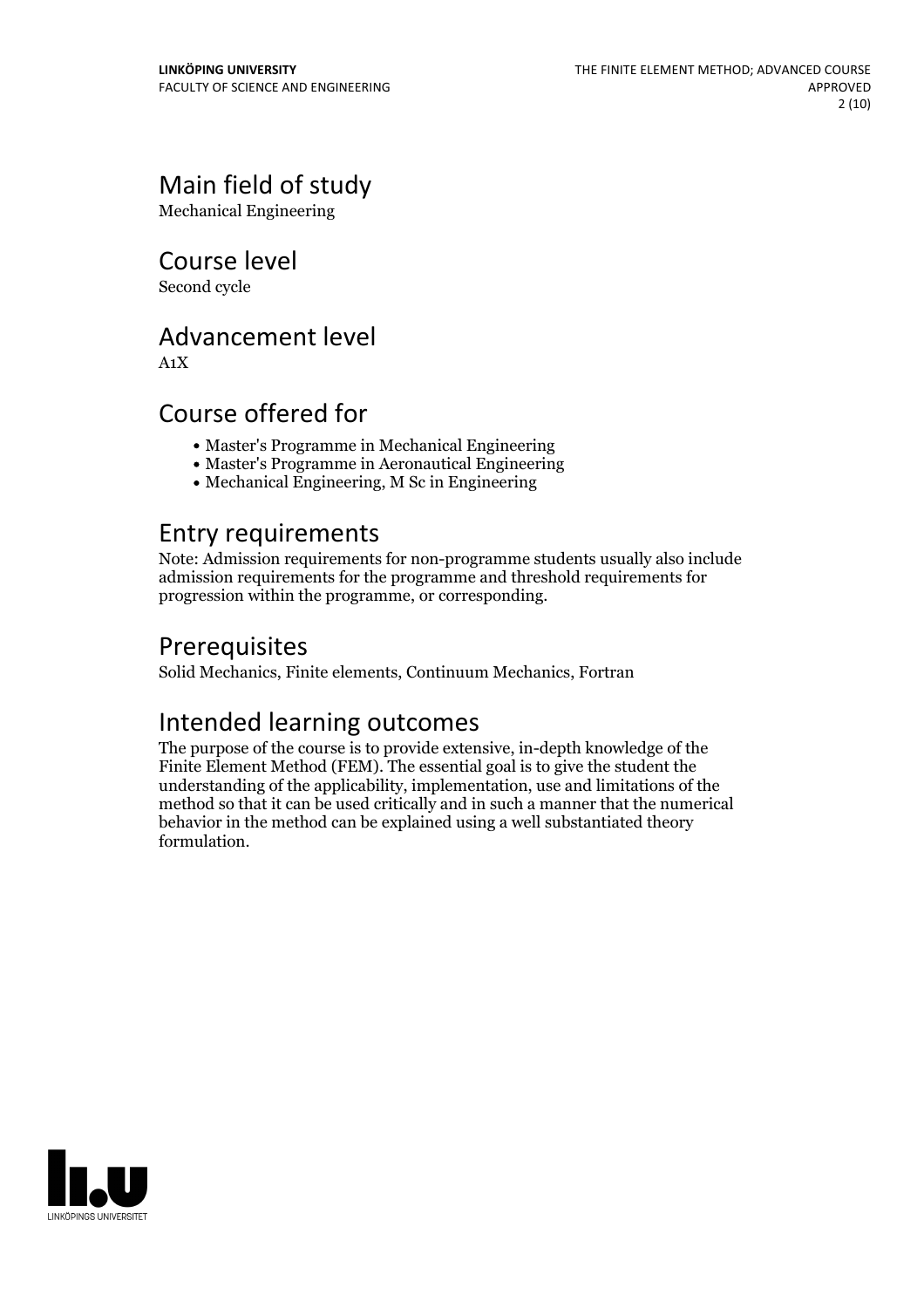### Course content

Finite-element formulation of second- and fourth-degree one dimensional boundary-value problems by means of weak formulation and a Galerkin approximation. Manual calculation of bar and beam problems using the above value problems applied to linear elasticity. Isoparametric formulation. Stress calculations. Numerical and computer aspects. Assembly, storage and solution of Substructure techniques, prescribed displacements and transformations.<br>Adaptivity. Contact problems, Linear stability, Geometric non-linearity, Newton,s method.

# Teaching and working methods

Teaching is in the form of lectures, classes and laboratory exercises.

# Examination

| TEN <sub>1</sub> | Written examination | 4.5 credits | U, 3, 4, 5 |
|------------------|---------------------|-------------|------------|
| UPG1             | Exercises           | 1.5 credits | U.G        |

### Grades

Four-grade scale, LiU, U, 3, 4, 5

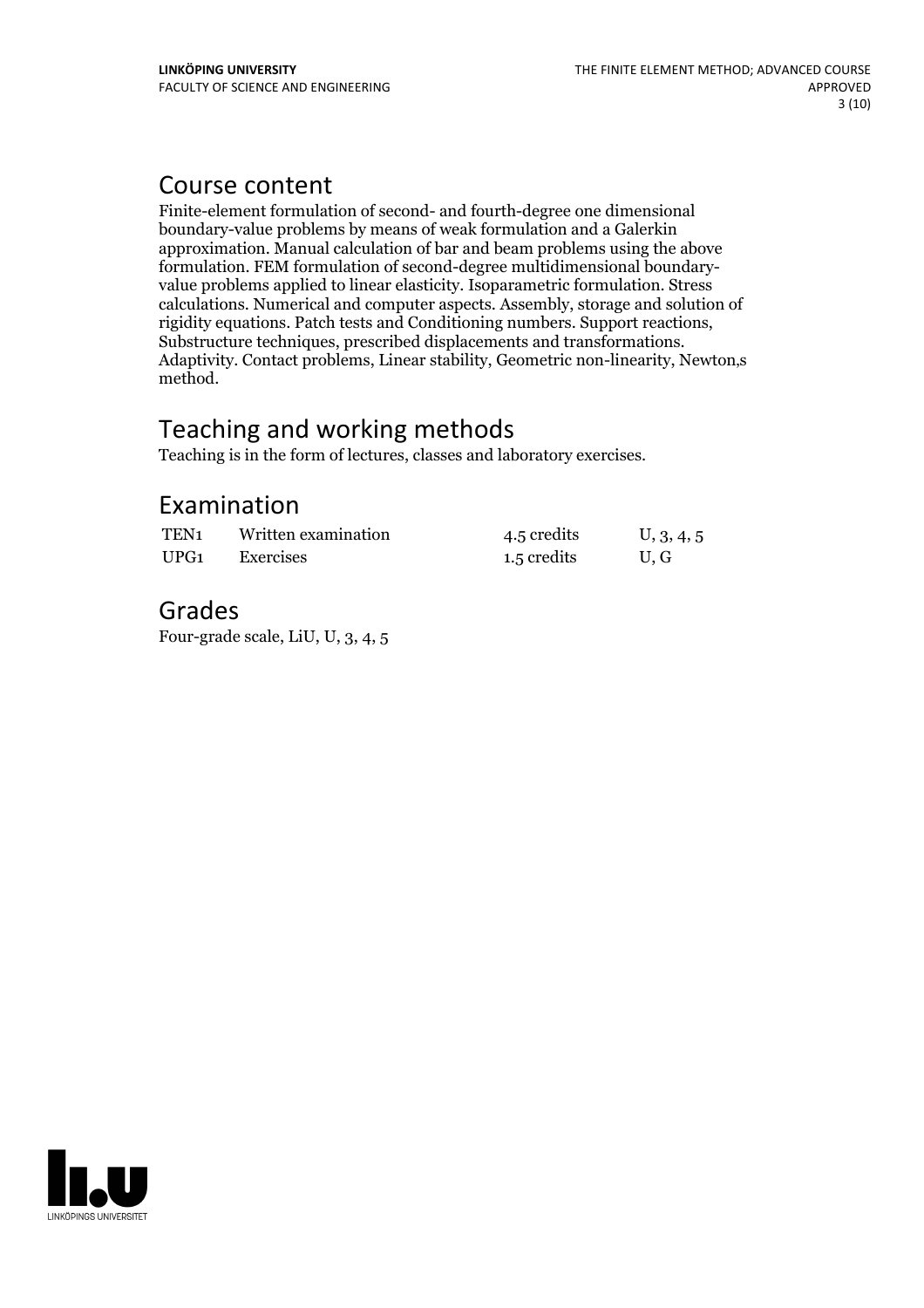# Other information

#### **About teaching and examination language**

The teaching language is presented in the Overview tab for each course. The examination language relates to the teaching language as follows:

- If teaching language is Swedish, the course as a whole or in large parts, is taught in Swedish. Please note that although teaching language is Swedish, parts of the course could be given in English. Examination language is
- Swedish.<br>• If teaching language is Swedish/English, the course as a whole will be taught in English if students without prior knowledge of the Swedish language participate. Examination language is Swedish or English
- $\bullet$  If teaching language is English, the course as a whole is taught in English. Examination language is English.

#### **Other**

The course is conducted in a manner where both men's and women's

experience and knowledge are made visible and developed. The planning and implementation of <sup>a</sup> course should correspond to the course syllabus. The course evaluation should therefore be conducted with the course syllabus as a starting point.

### Department

Institutionen för ekonomisk och industriell utveckling

## Director of Studies or equivalent

Peter Schmidt

### Examiner

Carl-Johan Thore

### Course website and other links

<http://www.solid.iei.liu.se/Education/>

### Education components

Preliminary scheduled hours: 48 h Recommended self-study hours: 112 h

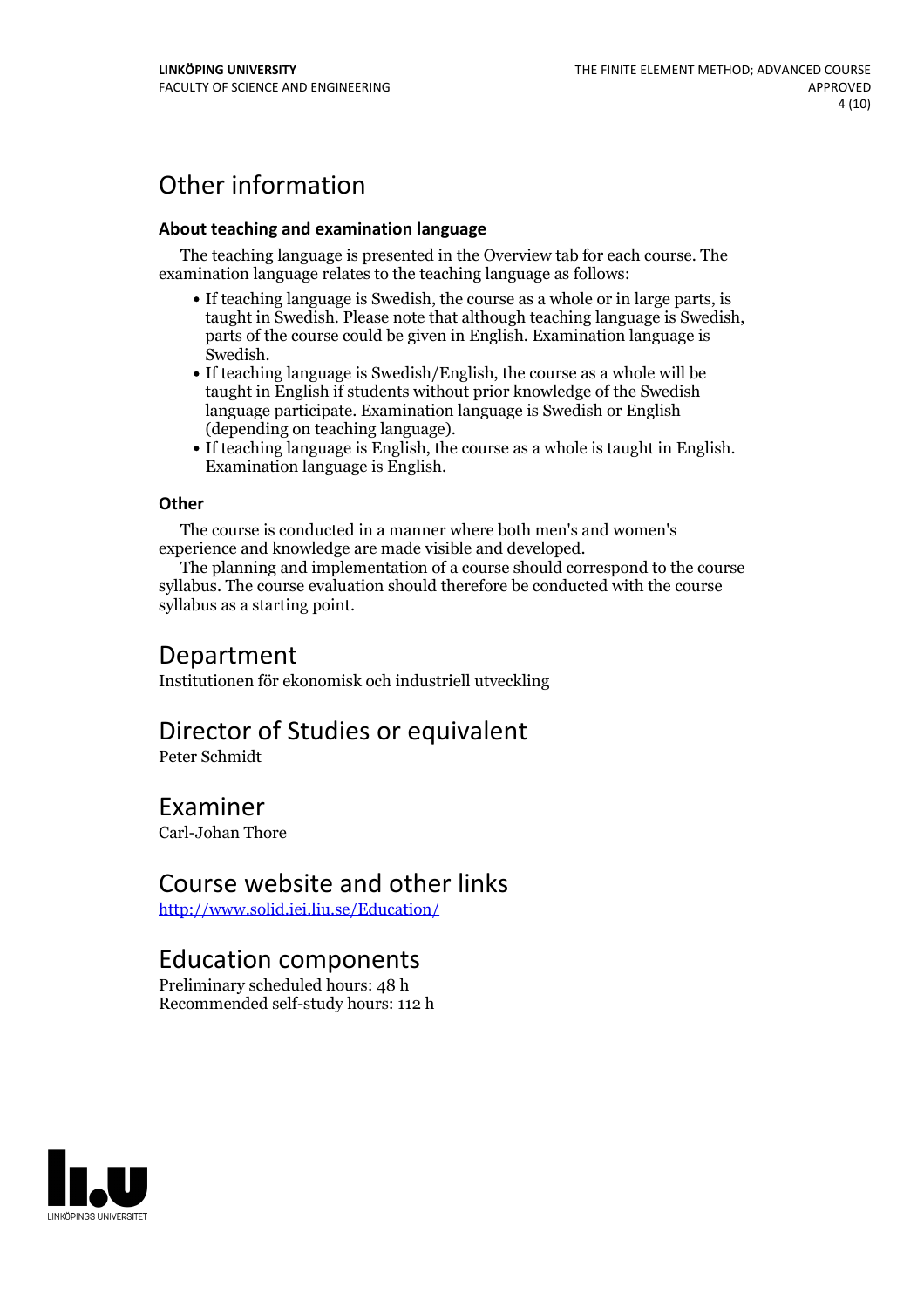# Course literature

Cook R. D.: Concepts and applications of Finite Element Analysis, (4:ed), Wiley, 2001.

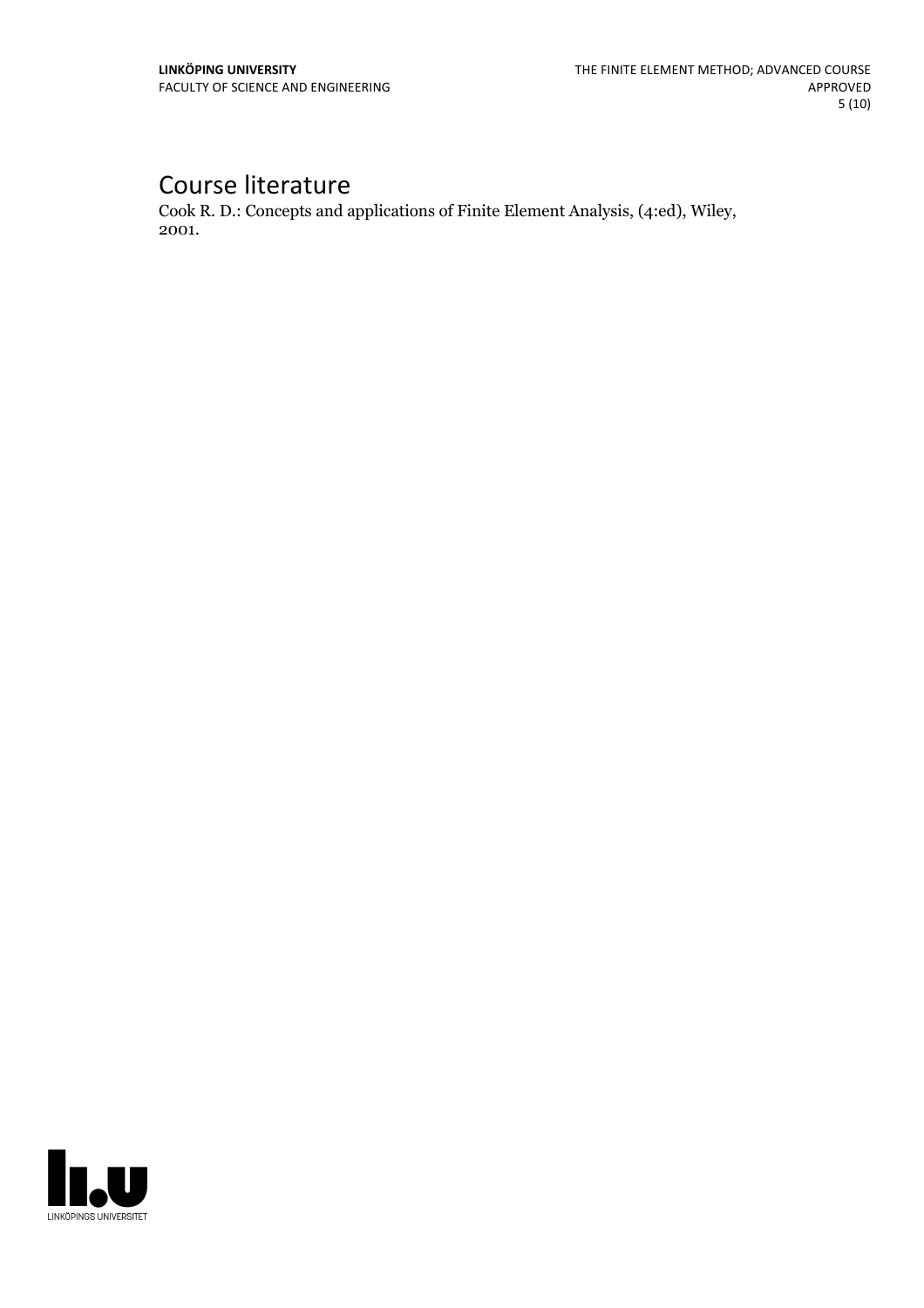# **Common rules**

#### **Course syllabus**

A syllabus must be established for each course. The syllabus specifies the aim and contents of the course, and the prior knowledge that a student must have in order to be able to benefit from the course.

### **Timetabling**

Courses are timetabled after a decision has been made for this course concerning its assignment to a timetable module.

#### **Interrupting a course**

The vice-chancellor's decision concerning regulations for registration, deregistration and reporting results (Dnr LiU-2015-01241) states that interruptions in study are to be recorded in Ladok. Thus, all students who do not participate in a course for which they have registered must record the interruption, such that the registration on the course can be removed. Deregistration from <sup>a</sup> course is carried outusing <sup>a</sup> web-based form: https://www.lith.liu.se/for-studenter/kurskomplettering?l=en.

### **Cancelled courses**

Courses with few participants (fewer than 10) may be cancelled or organised in a manner that differs from that stated in the course syllabus. The Dean is to deliberate and decide whether a course is to be cancelled or changed from the course syllabus.

### **Guidelines relatingto examinations and examiners**

For details, see Guidelines for education and examination for first-cycle and second-cycle education at Linköping University, http://styrdokument.liu.se/Regelsamling/VisaBeslut/917592.

An examiner must be employed as a teacher at LiU according to the LiU Regulations for Appointments

(https://styrdokument.liu.se/Regelsamling/VisaBeslut/622784). For courses in second-cycle, the following teachers can be appointed as examiner: Professor (including Adjunct and Visiting Professor), Associate Professor (including Adjunct), Senior Lecturer (including Adjunct and Visiting Senior Lecturer), Research Fellow, or Postdoc. For courses in first-cycle, Assistant Lecturer (including Adjunct and Visiting Assistant Lecturer) can also be appointed as examiner in addition to those listed for second-cycle courses. In exceptional cases, a Part-time Lecturer can also be appointed as an examiner at both first- and second cycle, see Delegation of authority for the Board of Faculty of Science and Engineering.

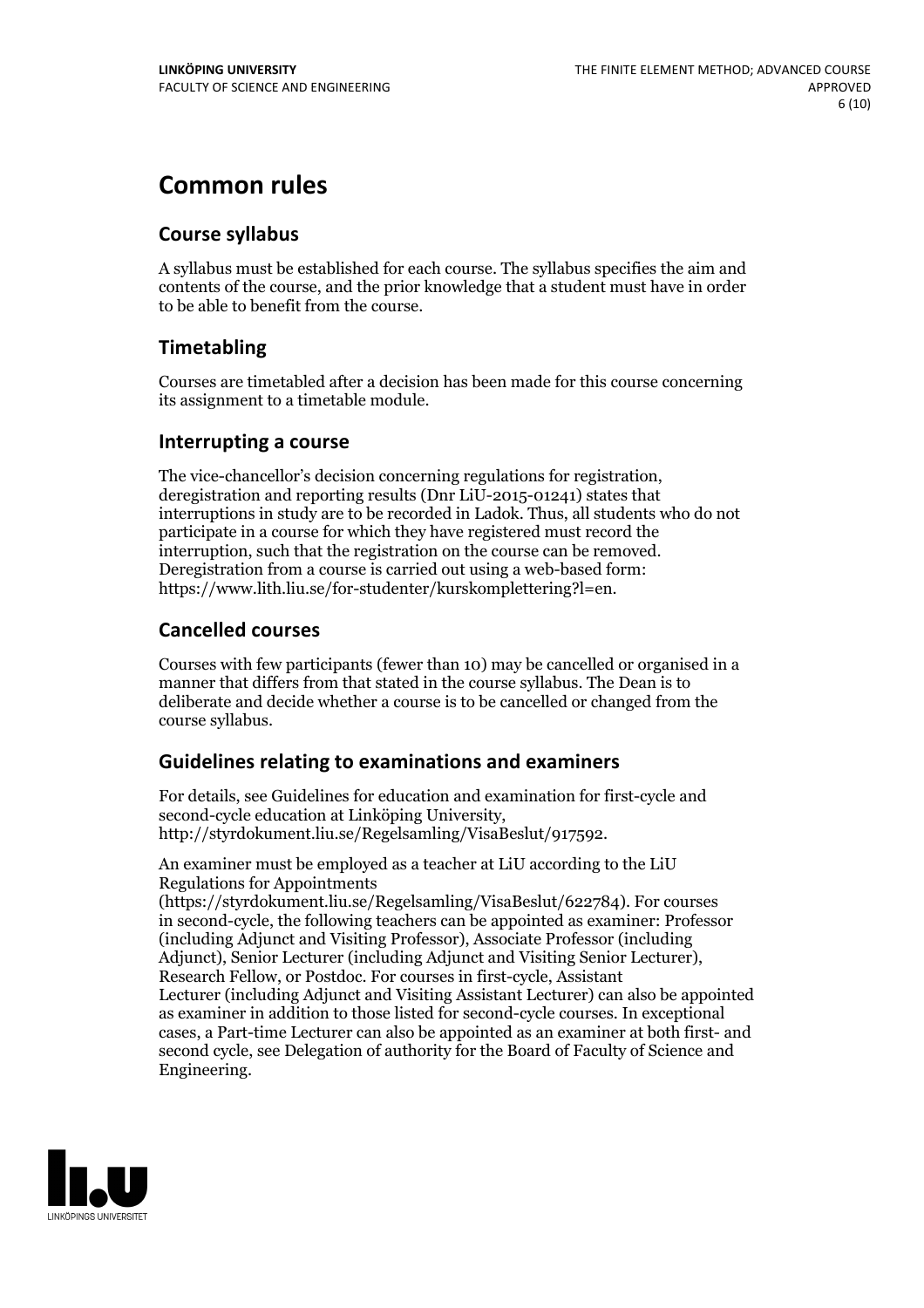#### **Forms of examination**

#### **Examination**

Written and oral examinations are held at least three times a year: once immediately after the end of the course, once in August, and once (usually) in one of the re-examination periods. Examinations held at other times are to follow a decision of the board of studies.

Principles for examination scheduling for courses that follow the study periods:

- courses given in VT1 are examined for the first time in March, with re-examination in June and August
- courses given in VT2 are examined for the first time in May, with re-examination in August and October
- courses given in HT1 are examined for the first time in October, with re-examination in January and August
- courses given in HT2 are examined for the first time in January, with re-examination in March and in August.

The examination schedule is based on the structure of timetable modules, but there may be deviations from this, mainly in the case of courses that are studied and examined for several programmes and in lower grades (i.e. 1 and 2).

Examinations for courses that the board of studies has decided are to be held in alternate years are held three times during the school year in which the course is given according to the principles stated above.

Examinations for courses that are cancelled orrescheduled such that they are not given in one or several years are held three times during the year that immediately follows the course, with examination scheduling that corresponds to the scheduling that was in force before the course was cancelled or rescheduled.

When a course is given for the last time, the regular examination and two re-<br>examinations will be offered. Thereafter, examinations are phased out by offering three examinations during the following academic year at the same times as the examinations in any substitute course. If there is no substitute course, three examinations will be offered during re-examination periods during the following academic year. Other examination times are decided by the board of studies. In all cases above, the examination is also offered one more time during the academic year after the following, unless the board of studies decides otherwise.

If a course is given during several periods of the year (for programmes, or on different occasions for different programmes) the board or boards of studies determine together the scheduling and frequency of re-examination occasions.

#### **Registration for examination**

In order to take an examination, a student must register in advance at the Student Portal during the registration period, which opens 30 days before the date of the examination and closes 10 days before it. Candidates are informed of the location of the examination by email, four days in advance. Students who have not

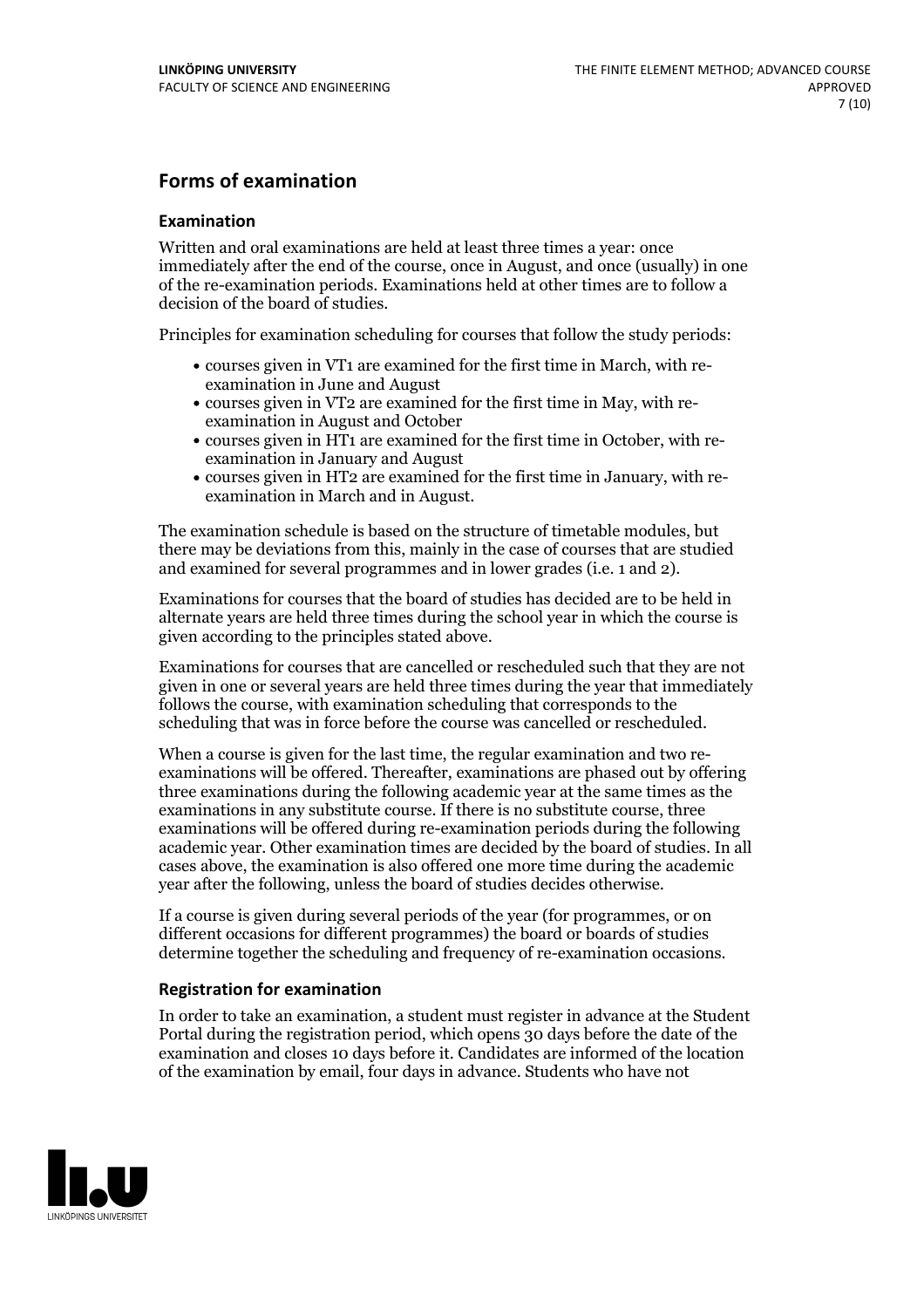registered for an examination run the risk of being refused admittance to the examination, if space is not available.

Symbols used in the examination registration system:

\*\* denotes that the examination is being given for the penultimate time.

\* denotes that the examination is being given for the last time.

#### **Code of conduct for students during examinations**

Details are given in a decision in the university's rule book: http://styrdokument.liu.se/Regelsamling/VisaBeslut/622682.

#### **Retakes for higher grade**

Students at the Institute of Technology at LiU have the right to retake written examinations and computer-based examinations in an attempt to achieve a higher grade. This is valid for all examination components with code "TEN" and "DAT". The same right may not be exercised for other examination components, unless otherwise specified in the course syllabus.

A retake is not possible on courses that are included in an issued degree diploma.

#### **Retakes of other forms of examination**

Regulations concerning retakes of other forms of examination than written examinations and computer-based examinations are given in the LiU guidelines

http://styrdokument.liu.se/Regelsamling/VisaBeslut/917592.

#### **Plagiarism**

For examinations that involve the writing of reports, in cases in which it can be assumed that the student has had access to other sources (such as during project work, writing essays, etc.), the material submitted must be prepared in accordance with principles for acceptable practice when referring to sources (references or quotations for which the source is specified) when the text, images, ideas, data,  $\vec{e}$  etc. of other people are used. It is also to be made clear whether the author has reused his or her own text, images, ideas, data, etc. from previous examinations, such as degree projects, project reports, etc. (this is sometimes known as "self- plagiarism").

A failure to specify such sources may be regarded as attempted deception during examination.

#### **Attempts to cheat**

In the event of <sup>a</sup> suspected attempt by <sup>a</sup> student to cheat during an examination, or when study performance is to be assessed as specified in Chapter <sup>10</sup> of the Higher Education Ordinance, the examiner is to report this to the disciplinary board of the university. Possible consequences for the student are suspension from study and a formal warning. More information is available at https://www.student.liu.se/studenttjanster/lagar-regler-rattigheter?l=en.

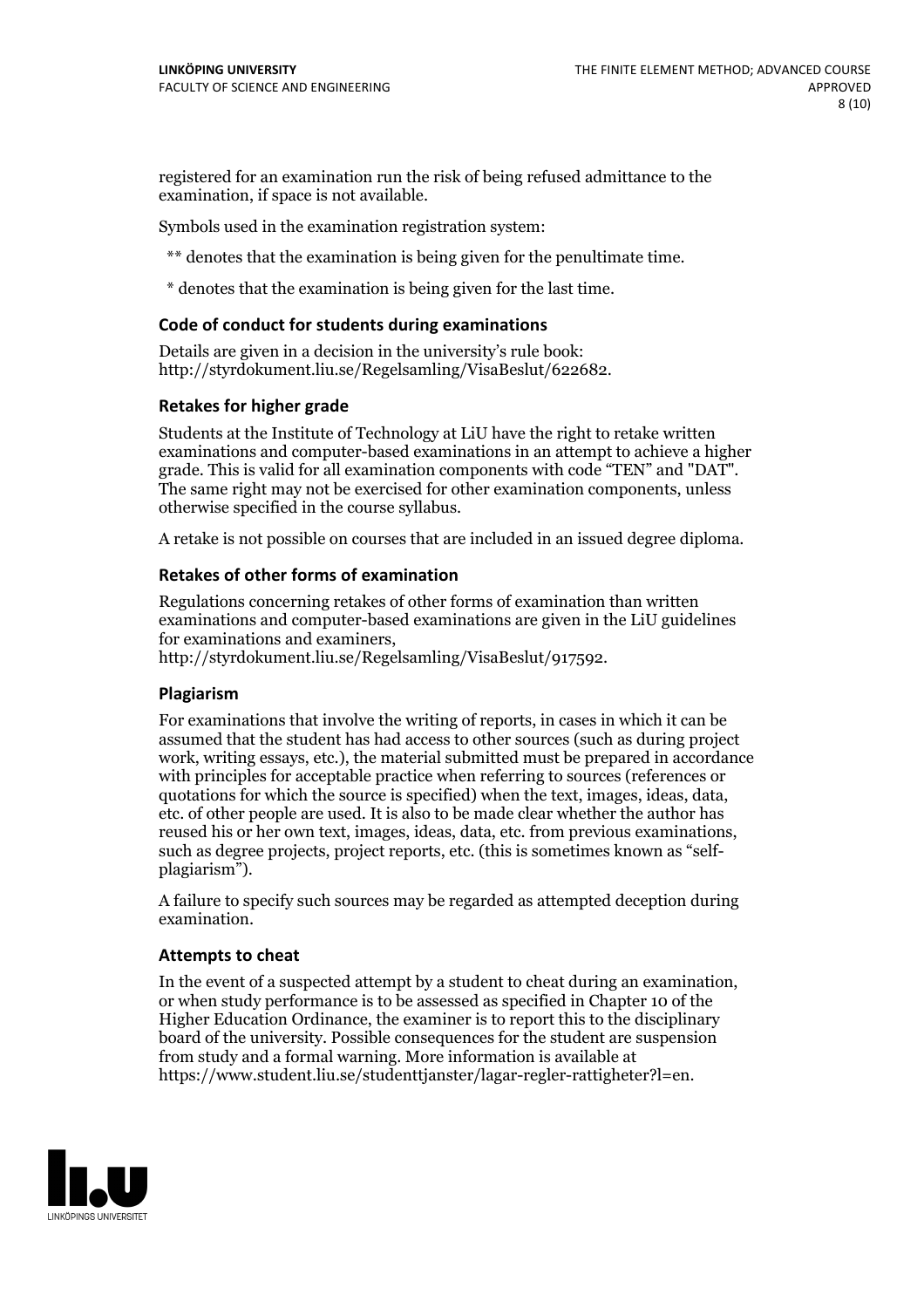#### **Grades**

The grades that are preferably to be used are Fail (U), Pass (3), Pass not without distinction  $(4)$  and Pass with distinction  $(5)$ .

- 1. Grades U, 3, 4, 5 are to be awarded for courses that have written
- examinations. 2. Grades Fail (U) and Pass (G) may be awarded for courses with <sup>a</sup> large degree of practical components such as laboratory work, project work and group work. 3. Grades Fail (U) and Pass (G) are to be used for degree projects and other
- independent work.

#### **Examination components**

- 
- 1. Grades U, 3, 4, <sup>5</sup> are to be awarded for written examinations (TEN). 2. Examination components for which the grades Fail (U) and Pass (G) may be awarded are laboratory work (LAB), project work (PRA), preparatory written examination (KTR), oral examination (MUN), computer-based
- examination (DAT), home assignment (HEM), and assignment (UPG). 3. Students receive grades either Fail (U) or Pass (G) for other examination components in which the examination criteria are satisfied principally through active attendance such as other examination (ANN), tutorial group
- (BAS) or examination item (MOM). 4. Grades Fail (U) and Pass (G) are to be used for the examination components Opposition (OPPO) and Attendance at thesis presentation (AUSK) (i.e. part of the degree project).

For mandatory components, the following applies: If special circumstances prevail, and if it is possible with consideration of the nature of the compulsory component, the examiner may decide to replace the compulsory component with another equivalent component. (In accordance with the LiU Guidelines for education and examination for first-cycle and second-cycle education at Linköping University, http://styrdokument.liu.se/Regelsamling/VisaBeslut/917592).

For written examinations, the following applies: If the LiU coordinator for students with disabilities has granted a student the right to an adapted examination for a written examination in an examination hall, the student has the right to it. If the coordinator has instead recommended for the student an adapted examination or alternative form of examination, the examiner may grant this if the examiner assesses that it is possible, based on consideration of the course objectives. (In accordance with the LiU Guidelines for education and examination for first-cycle and second-cycle education at Linköping University, http://styrdokument.liu.se/Regelsamling/VisaBeslut/917592).

The examination results for a student are reported at the relevant department.

### **Regulations (applyto LiU in its entirety)**

The university is a government agency whose operations are regulated by